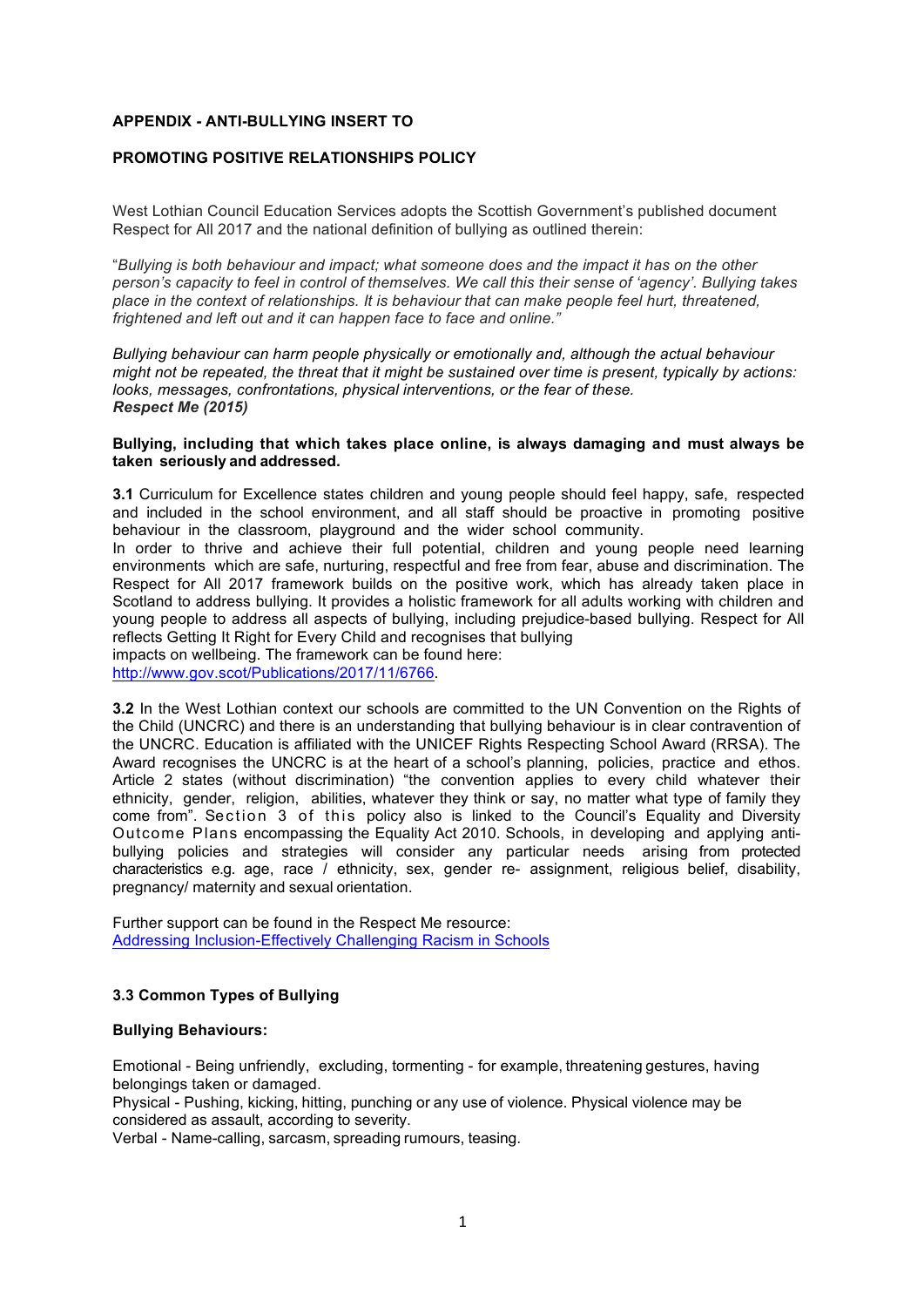# **Online**

This type of bullying changes the geography of bullying, however the behaviours are the same and must be addressed as if happening in the physical environment.

Online bullying includes all areas of internet, such as email and social media misuse; mobile threats by text messaging/ calls; misuse of associated technology such as camera/video facilities and online gaming platforms.

#### **Prejudiced**

Any comment or action to taunt pupils who are perceived to be different; are young carers; have additional support needs; are disabled; from travelling families; are asylum seekers. Issues arising from socio-economic background are included here.

#### **Racial**

Racial taunts, graffiti, gestures, deliberate physical attacks. It can be identified by the fact that victims are singled out because of the colour of their skin, the way they speak, ethnic grouping or religious or cultural practices. Sectarianism may also be included here.

## **Gender Based**

Unwanted physical contact, which may be considered as assault, or sexually abusive/ suggestive comments. Gender stereotyping is an aspect to be considered here.

## **Homophobic, Bi-Phobic or Transphobic**

Being targeted because of who you are, or who you are perceived to be. Hurtful behaviour and attitudes which focus on the issue of sexuality. This can be a particular problem for teenagers who are confused or unsure about their own developing sexuality. Further support can be found in the Respect Me document: Addressing Inclusion

## **3.4 When it is not bullying**

It is important for children and young people to discuss how they feel and help them develop resilience to manage their relationships. We know that children and young people will fall out and disagree with each other as they form and build relationships. This is a normal part of growing up and most children and young people have the ability to bounce back from this type of behaviour.

It is also important to ensure that there is a clear distinction between bullying and other potential forms of criminal offences such as physical assault, hate crime, child sexual exploitation and genderbased violence. For instance, when someone is coerced or pressurised to do something sexual or is touched inappropriately, this is not bullying. This is sexual assault or abuse and a form of genderbased violence. Similarly, hate crime is defined through the law as a crime motivated by malice or illwill towards individuals because of their actual or perceived disability, race, religion, sexual orientation or transgender identity. A hate crime can take a number of forms that are potentially a form of criminal harassment and should be treated as such.

# **3.5 Communicating Effectively**

Whilst every establishment must have an effective policy on anti-bullying, there is also a responsibility to communicate with and consult on the policy with all staff, pupils, parents/ carers and the wider school community.

This can be done through:

- School Improvement /Development plans
- Staff professional learning
- Communication with pupils e.g. via assemblies and appropriate versions for display in classrooms, diaries etc.
- The Health and Wellbeing and wider curriculum
- Specific anti-bullying initiatives such as anti-bullying weeks or days
- Pupil Voice / forums
- Handbooks, newsletters and school and council websites and twitter feeds.
- Parents' meetings or public meetings, parent council, parent forum.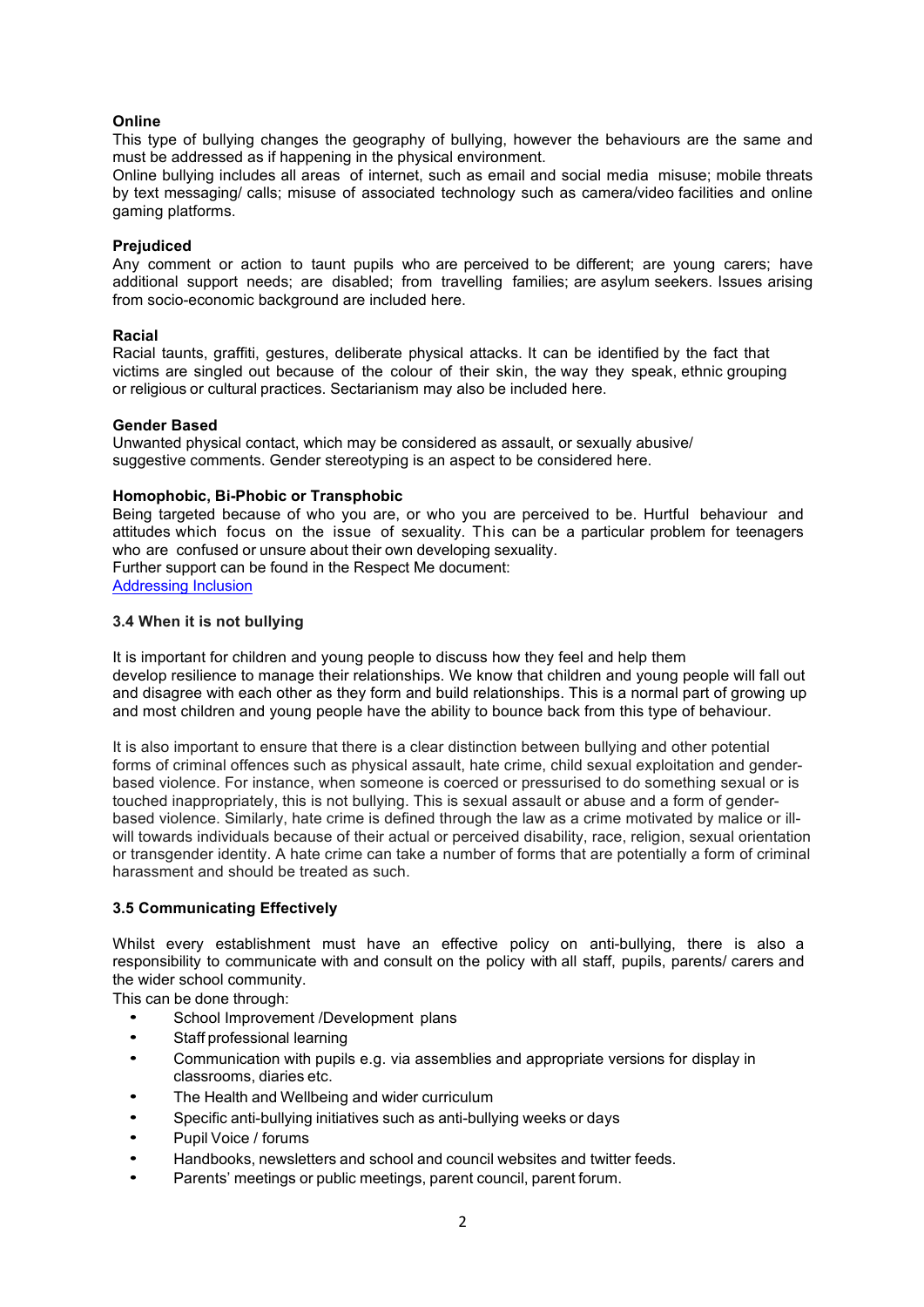- **3.6** An important element of anti-bullying strategies is the proactive work done through the curriculum in addressing the underlying issues and looking at ways of challenging inappropriate behaviour.
	- Examples of strategies to prevent and reduce bullying are:
	- The use of positive, collaborative approaches to the delivery of teaching which includes and involves pupils in their learning.
	- Teaching about and through Children's Rights (UNCRC), through Rights Respecting Schools and the expectations of staff as duty bearers.
	- Promote positive relationships, behaviour and role models.
	- Professional Learning for staff about bullying (Respect Me)
	- Looking at the Wellbeing Indicators, feelings and discussing with pupils the kinds of behaviour that causes hurt to others.
	- Encouraging the pupils to think positively about differences.
	- Supporting pupils with additional support needs to understand that bullying is wrong and what to do about it.
	- Reading stories that introduce pupils to people from multi-national backgrounds through pictures and positive role models.
	- Reading stories that positively promote different families, including same sex parents.
	- Inviting parents and other members of the wider community into school to participate in aspects of school life and be involved in policy development.
	- Ensuring through discussion that pupils have the opportunity to raise and discuss any matters that are troubling them such as name-calling, bullying, unequal access to certain activities etc.
	- Encouraging pupils to resolve personal animosities and tensions which have found expression in an incident, through, for example, conflict resolution, mediation, peer mediation, Circle Time, group work etc.
	- Looking at historical topics which raise issues of discrimination and how it affects society.
	- Dealing with discrimination which often underpins bullying behaviour.
	- Linking the school's culture and ethos, behaviour, equalities and anti-discriminatory policies and procedures to acknowledge the collective responsibility of the whole school community in responding to bullying.
	- Organise anti-bullying awareness weeks and anti-bullying games.
	- Implement Buddying, Pupil Voice and Mentoring programmes such as Mentors in Violence Prevention (MVP).
	- Creating safe spaces within the school environment, such as those supporting young people identifying as LGBTI.
	- Involve and consult with all members of the school community regarding behaviour and anti-bullying procedures.
	- Display posters about bullying.
	- Display statements about behaviour, anti-bullying, rights and equalities to complement classroom practice and procedures.

# **3.7 Guidance On Responding To Incidents**:

When responding to incidents, several things should be considered:

- allegations of bullying are taken seriously
- response should be prompt
- initial response should be one of support rather than immediate consequences
- restorative processes should be considered to support the person experiencing bullying behaviour and the person displaying it
- involving children and young people in the conversation throughout the process
- confidentiality in any investigation and outcome
- the head of establishment must be notified if it is a situation which